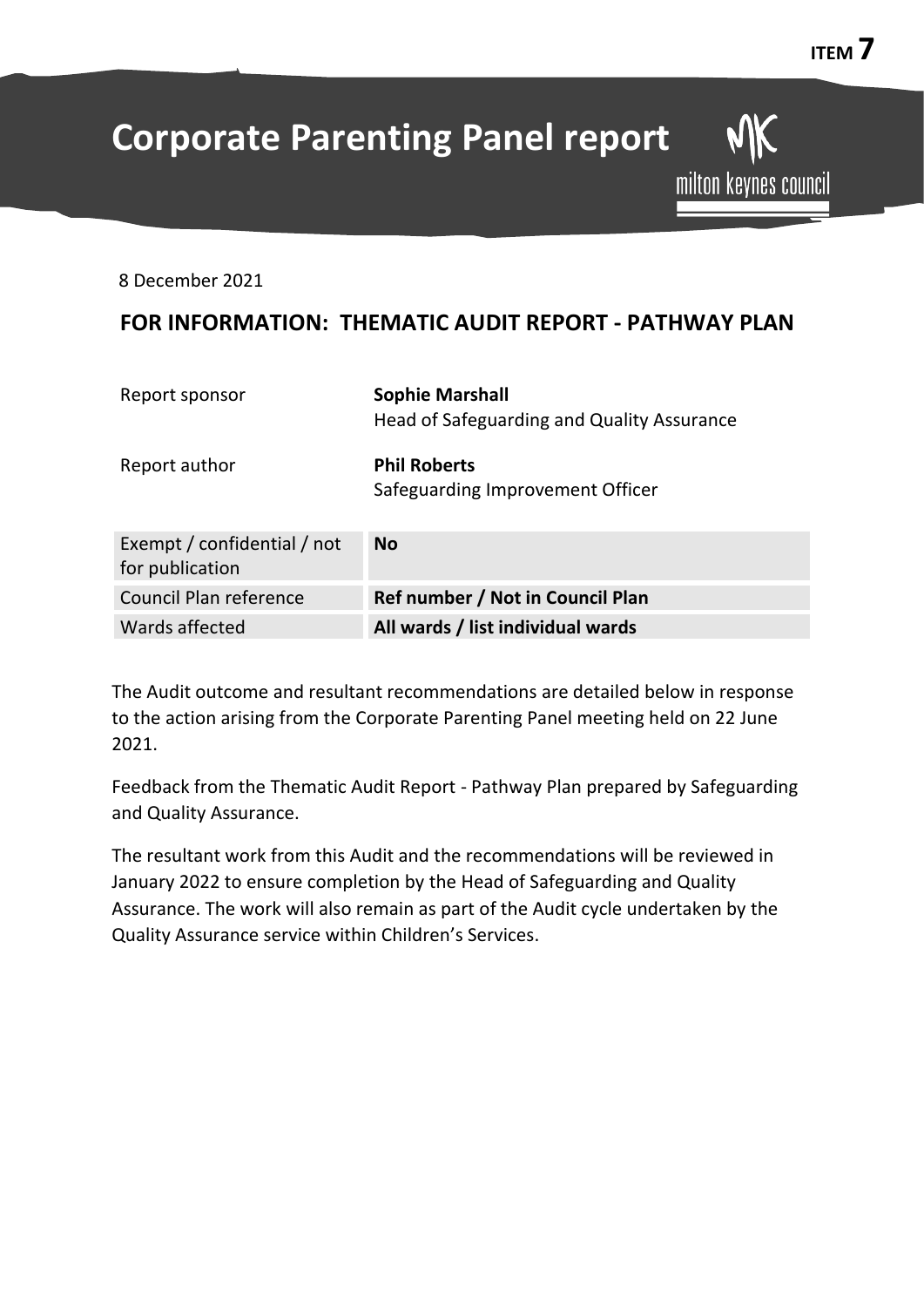Thematic audit report - Pathway Plans

What's working well?

# Recording

Many of the records audited tell the story of the case. Case summaries were almost all up to date and contained relevant information outlining the position and progress of the young person.

# Planning

Young people's eligibility for services are appropriately applied. Most pathway plans are reviewed, were up to date and included relevant actions. Planning for where the young person will live, managing their finances, contact with family and hobbies is good. For SEND cases appropriate referrals to adult services have been made.

Developing skills for living independently are well considered. In instances where scores were lower this related to young people not always wanting to do things (e.g., regularly preparing their own meals) despite workers encouraging them to do so.

Plans are regularly reviewed, at least every 6 months or when a change in situation requires.

# Management oversight

Manager's oversight of plans was generally clear. However, in some instances comments were not added when plans were signed off – this is an area for improvement.

# Work with young people

There is evidence of young people being involved in developing their plans. Parents/Carers are also included in line with young people's wishes. Advocacy is made available where young people require it both through the commissioned advocacy service and by professionals identified by the young person.

Young people are generally seen alone on visits. But in some instances, this is not happening regularly. The purpose for visits is clear in almost all cases.

# Multi-agency working

Input from other agencies in preparing the pathway plan is clear. Personal Advisors actively seek updates from other agencies to ensure their work with the young person is being progressed.

# Outcomes

The majority of cases evidence good outcomes for the young person. In a small number of instances these could be recorded more clearly.

# What are we worried about?

# Recording

Some areas of case recording were weaker. Case closure records reviewed were too brief and needed to be fuller. Some case summaries had gaps in relevant historic information. There is a mixed quality of chronologies. This relates to the need to bring the chronology up to date and review to ensure the correct information is included.